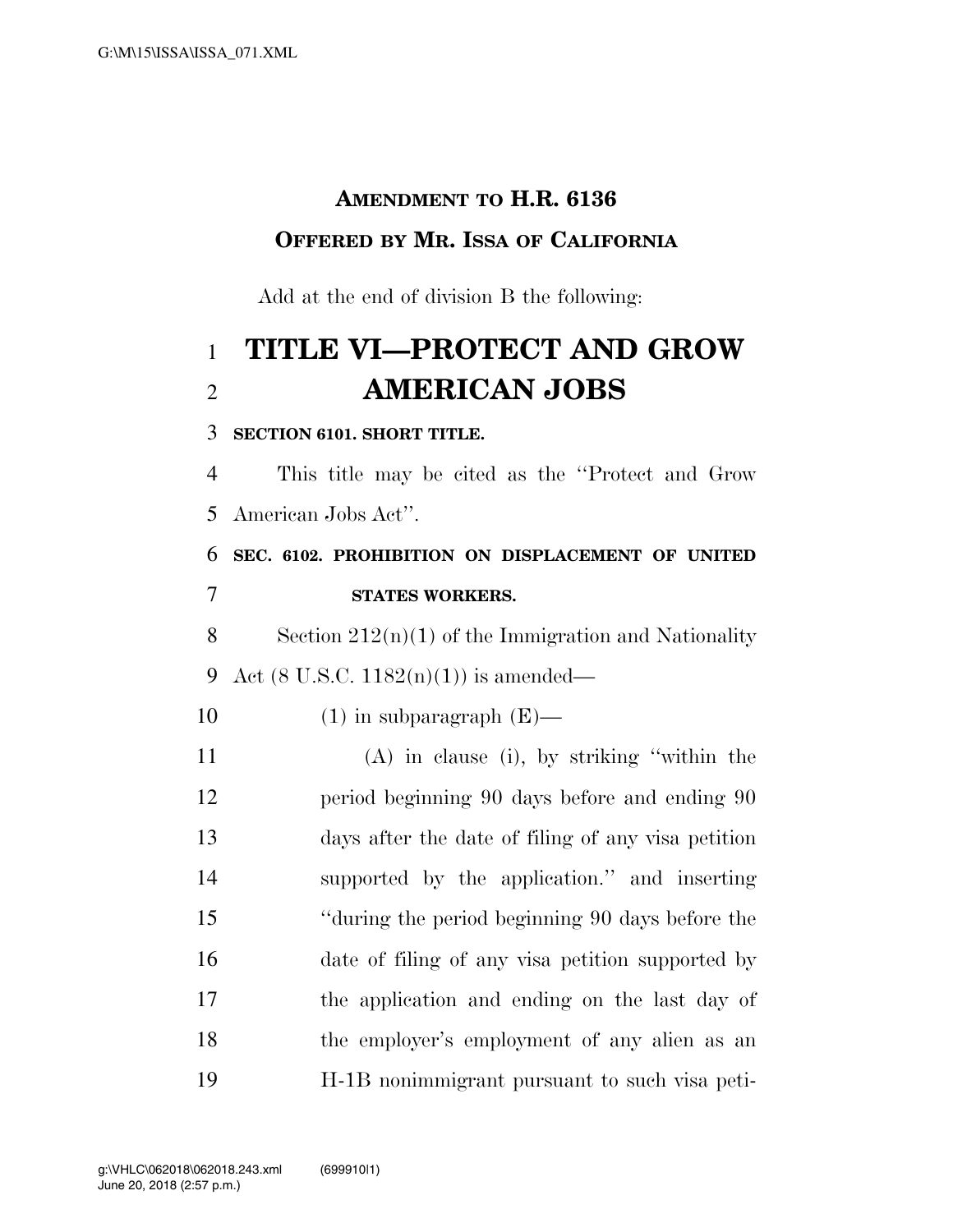| $\mathbf{1}$   | tion or any extension of such visa petition.";       |
|----------------|------------------------------------------------------|
| $\overline{2}$ | and                                                  |
| 3              | $(B)$ in clause (ii), by striking the last sen-      |
| $\overline{4}$ | tence; and                                           |
| 5              | $(2)$ by amending subparagraph $(F)$ to read as      |
| 6              | follows:                                             |
| 7              | $``(F)(i)$ Except as provided in clause (ii), in the |
| 8              | case of an application described in subparagraph     |
| 9              | $(E)(ii)$ , the employer will not place the<br>non-  |
| 10             | immigrant with another employer (regardless of       |
| 11             | whether or not such other employer is an H-1B-de-    |
| 12             | pendent employer) where—                             |
| 13             | $\lq\lq$ the nonimmigrant performs duties, in        |
| 14             | whole or in part, at one or more worksites—          |
| 15             | "(aa) owned, operated, or controlled                 |
| 16             | by such other employer; or                           |
| 17             | "(bb) physically located within, adja-               |
| 18             | cent to, or in close proximity to, a worksite        |
| 19             | described in item (aa) for the purpose of            |
| 20             | avoiding the requirements of this subpara-           |
| 21             | graph; and                                           |
| 22             | $\lq\lq$ (II) there are indicia of an employment     |
| 23             | relationship between the nonimmigrant and            |
| 24             | such other employer.                                 |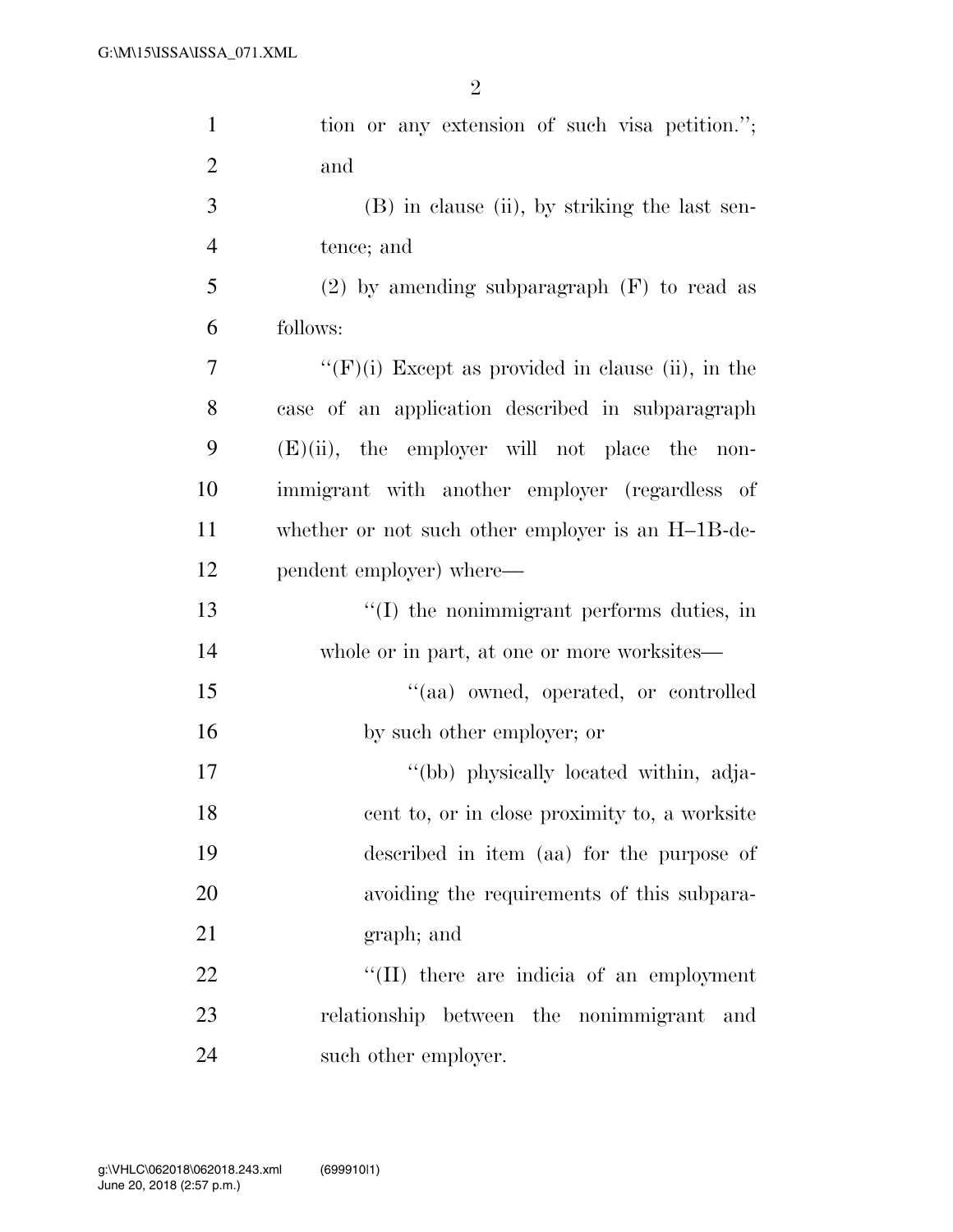''(ii) Clause (i) shall not apply if the em- ployer—  $\cdot$  (I) has received written assurance from the other employer that, during the period be- ginning 90 days before the date of the place- ment of the nonimmigrant with the other em- ployer and ending at the conclusion of such placement, the other employer— ''(aa) has not and does not intend to displace a United States worker employed 11 by the other employer; and 12 ''(bb) will inform the employer with-

 out delay if the other employer displaces a United States worker employed by the 15 other employer during such period;

 $\langle (II) \text{ will, if it learns that the other em-} \rangle$  ployer has displaced a United States worker employed by the other employer during the pe- riod specified in subclause (I), without delay—  $\frac{1}{20}$  aa) inform the Secretary of such

21 displacement;

22 ''(bb) cease the placement with the other employer of the nonimmigrant and other H-1B nonimmigrants employed by the employer in jobs that are essentially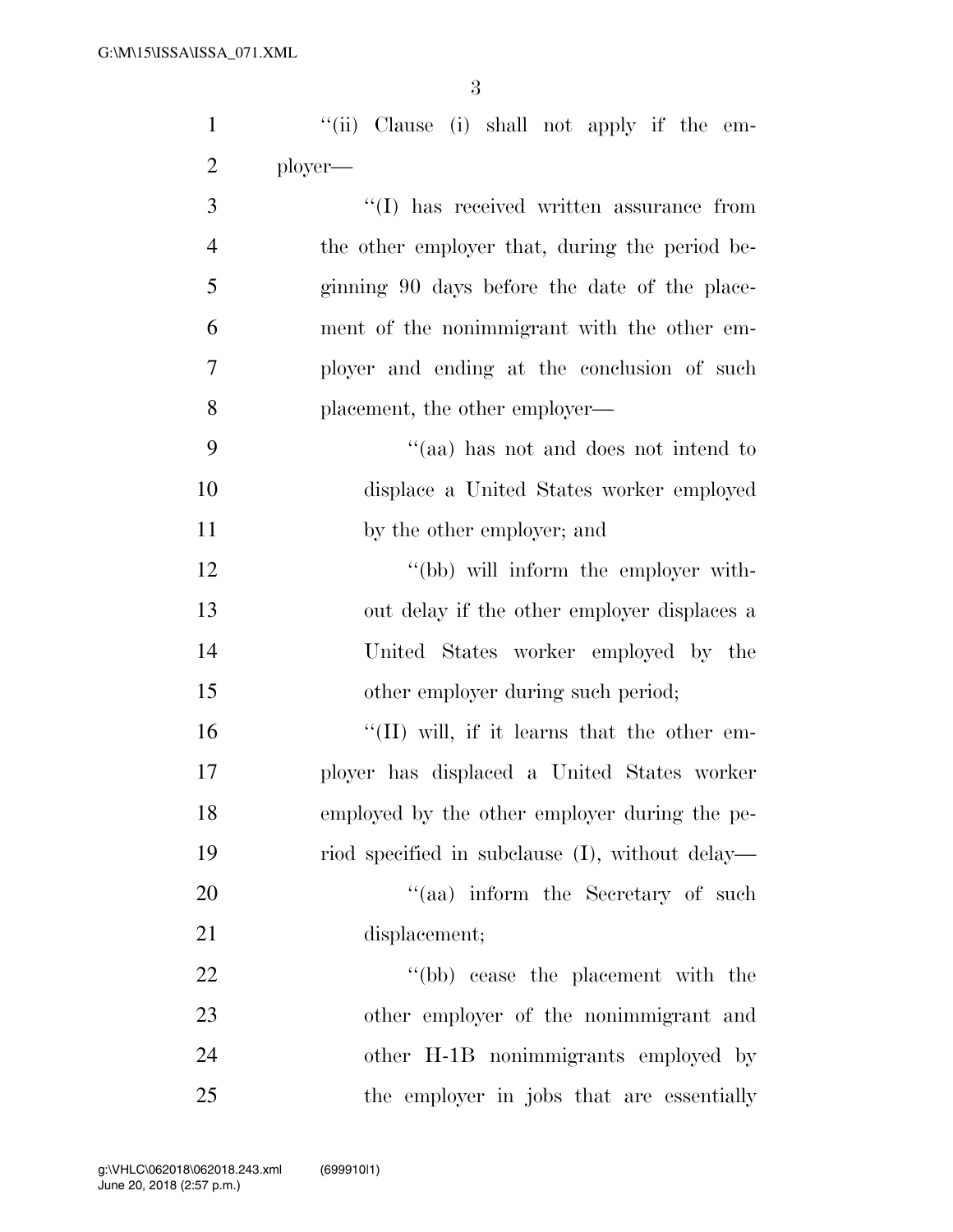| 25             | the end;                                              |
|----------------|-------------------------------------------------------|
| 24             | $(A)$ in subclause $(I)$ , by striking "and" at       |
| 23             | $(1)$ in clause $(i)$ —                               |
| <u>22</u>      | ality Act (8 U.S.C. $1182(n)(1)(G)$ ) is amended—     |
| 21             | Section $212(n)(1)(G)$ of the Immigration and Nation- |
| 20             | <b>WORKERS.</b>                                       |
| 19             | SEC. 6103. REQUIRED RECRUITMENT OF UNITED STATES      |
| 18             | ployer.".                                             |
| 17             | $(A)$ and $(F)$ of paragraph $(2)$ regarding the em-  |
| 16             | out investigations pursuant to subparagraphs          |
| 15             | formation as the Secretary may request to carry       |
| 14             | provide the Secretary with such reasonable in-        |
| 13             | the other employer that the other employer will       |
| 12             | "(III) has received written assurance from            |
| 11             | paragraph $(4)(B)$ ; and                              |
| 10             | nonimmigrant was sought (as described in              |
| 9              | equivalent of the job for which the H-1B              |
| 8              | ployer in jobs that are essentially the               |
| 7              | 1B nonimmigrants employed by the em-                  |
| 6              | ployer by the nonimmigrant and other H-               |
| 5              | services for the benefit of the other em-             |
| $\overline{4}$ | "(cc) cease the performance of any                    |
| 3              | in paragraph $(4)(B)$ ; and                           |
| $\overline{2}$ | 1B nonimmigrant was sought (as described              |
| $\mathbf{1}$   | the equivalent of the job for which the H-            |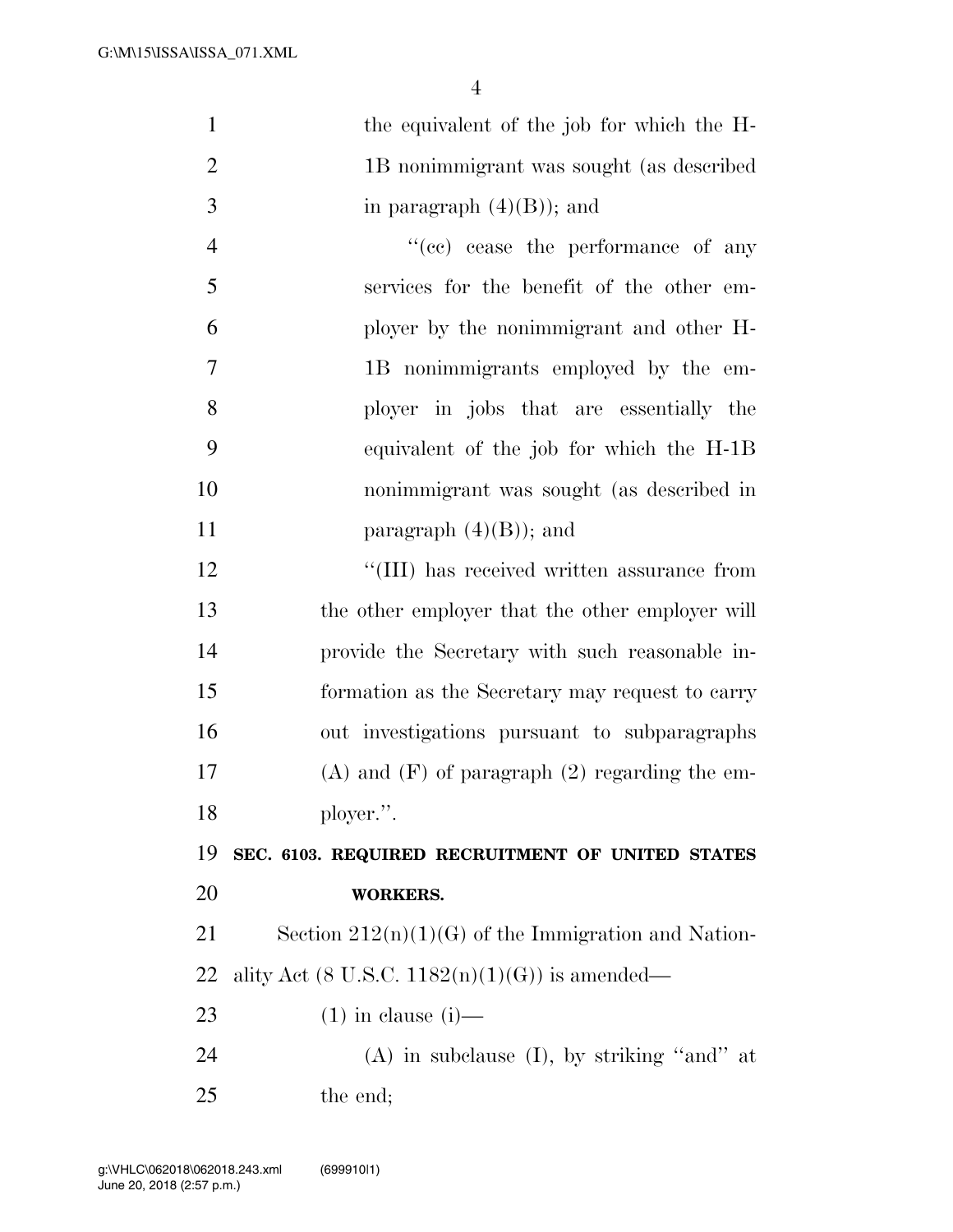| $\mathbf{1}$   | $(B)$ in subclause $(II)$ , by striking the pe-          |
|----------------|----------------------------------------------------------|
| $\overline{2}$ | riod at the end and inserting "; and"; and               |
| 3              | (C) by adding at the end the following:                  |
| $\overline{4}$ | "(III) has submitted with the application a              |
| 5              | report summarizing recruitment efforts made,             |
| 6              | including—                                               |
| 7              | "(aa) the good faith steps taken to re-                  |
| 8              | cruit United States workers under sub-                   |
| 9              | clause $(I);$                                            |
| 10             | "(bb) the number of United States                        |
| 11             | workers who applied for the job;                         |
| 12             | $``(ee)$ the number of such workers who                  |
| 13             | were offered the job and, if so, whether the             |
| 14             | workers accepted the offers; and                         |
| 15             | "(dd) for each worker under item (bb)                    |
| 16             | who was not offered the job, the reason                  |
| 17             | why the job was not offered."; and                       |
| 18             | $(2)$ in clause (ii), by inserting "an exempt H-         |
| 19             | 1B nonimmigrant or is" after "who is".                   |
| 20             | SEC. 6104. REQUIRED WAGES.                               |
| 21             | Section $212(n)(1)(A)(i)$ of the Immigration and Na-     |
| 22             | tionality Act (8 U.S.C. $1182(n)(1)(A)(i)$ ) is amended— |
| 23             | $(1)$ by striking ", or" at the end of subclause         |
| 24             | (I) and inserting a semicolon;                           |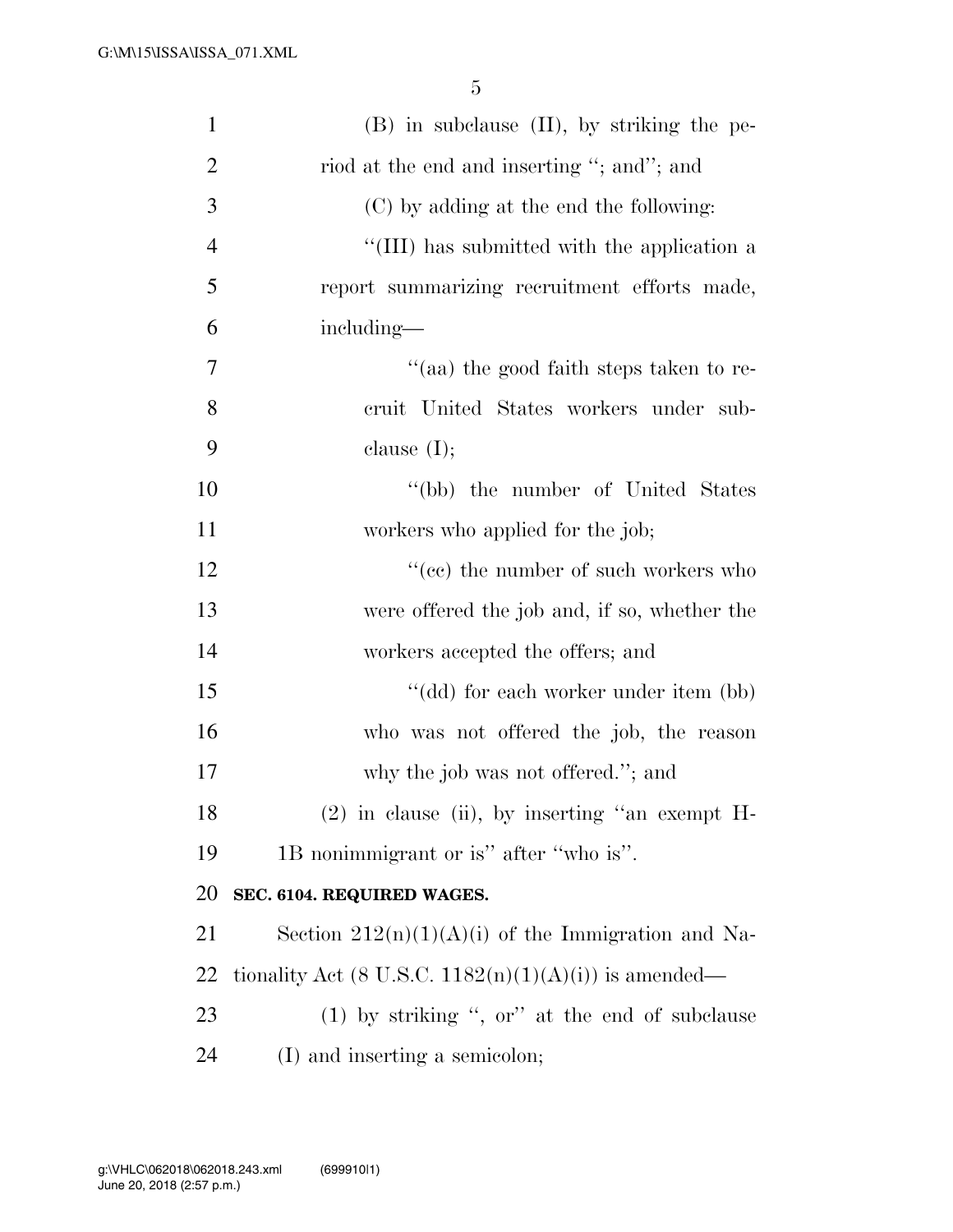| $\mathbf{1}$   | $(2)$ by striking the comma at the end of sub-         |
|----------------|--------------------------------------------------------|
| $\overline{2}$ | clause $(II)$ and inserting "; or";                    |
| 3              | $(3)$ in the matter following subclause $(II)$ —       |
| $\overline{4}$ | $(A)$ by striking "greater," and inserting             |
| 5              | "greatest,"; and                                       |
| 6              | (B) by striking ", and" at the end and in-             |
| 7              | serting "; and"; and                                   |
| 8              | $(4)$ by inserting after subclause $(II)$ the fol-     |
| 9              | lowing:                                                |
| 10             | "(III) the mean wage level for the oc-                 |
| 11             | eupational classification in the area of em-           |
| 12             | ployment, but only in the case of an H-1B-             |
| 13             | dependent employer (as defined in para-                |
| 14             | graph $(3)(A)$ that places an H-1B non-                |
| 15             | immigrant with another employer in a situ-             |
| 16             | described<br>ation<br>subparagraph<br>$\sin$           |
| 17             | $(F)(i)(I);$ ".                                        |
| 18             | SEC. 6105. ENFORCEMENT.                                |
| 19             | (a) FAILURE TO MEET CONDITIONS.—Section                |
| 20             | $212(n)(2)$ of the Immigration and Nationality Act (8) |
| 21             | U.S.C. $1182(n)(2)$ is amended—                        |
| 22             | $(1)$ in subparagraph $(C)(iii)$ , in the matter pre-  |
| 23             | eeding subclause (I), by striking "within the period   |
| 24             | beginning 90 days before and ending 90 days after      |
| 25             | the date of filing of any visa petition supported by   |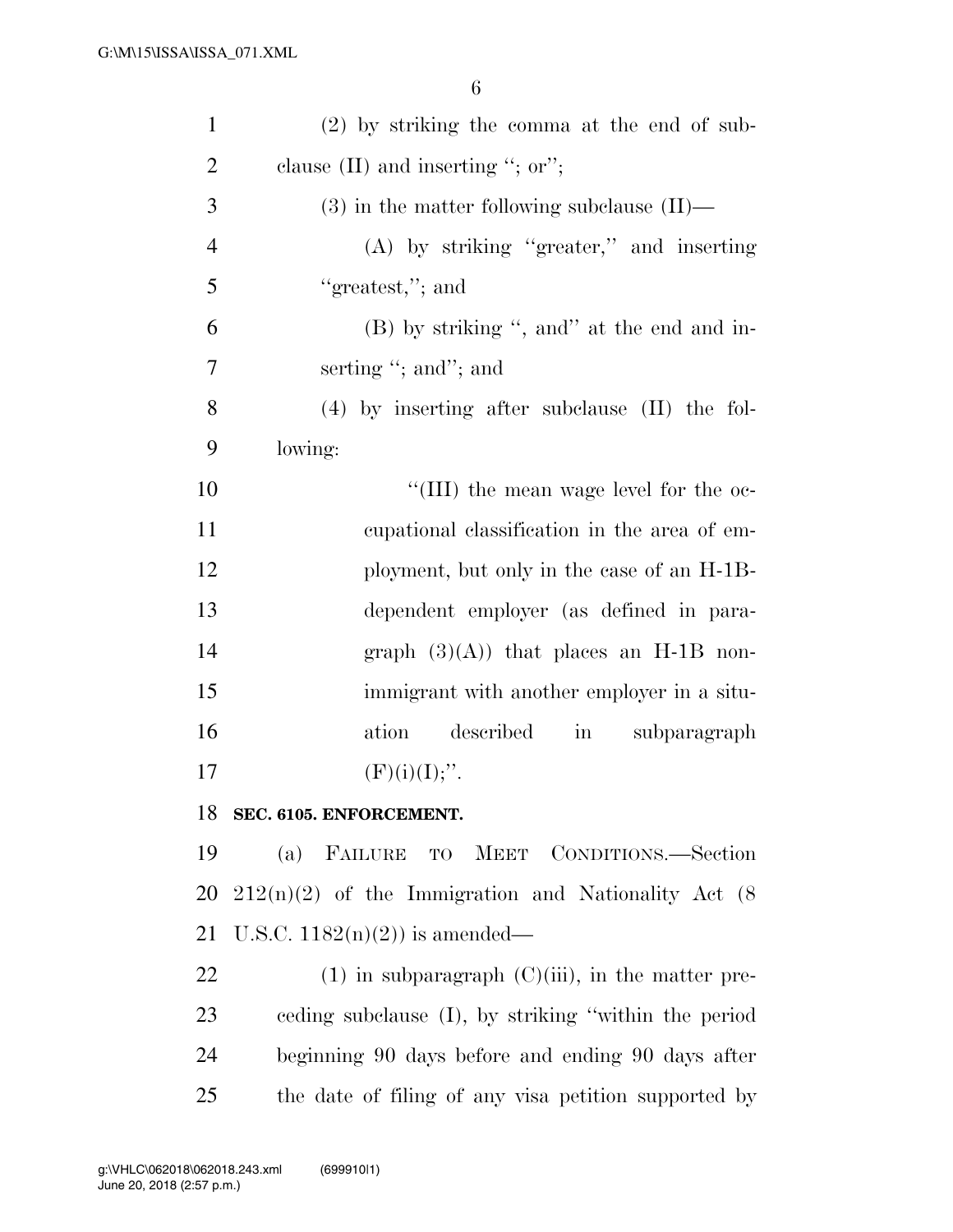| $\mathbf{1}$   | the application—" and inserting "during the period     |
|----------------|--------------------------------------------------------|
| $\overline{2}$ | beginning 90 days before the date of filing of any     |
| 3              | visa petition supported by the application and end-    |
| $\overline{4}$ | ing on the last day of the employer's employment of    |
| 5              | any alien as an H-1B nonimmigrant pursuant to          |
| 6              | such visa petition or any extension of such visa peti- |
| 7              | tion, or during the period beginning 90 days before    |
| 8              | the date of the placement and ending at the conclu-    |
| 9              | sion of such placement, but only in the case of an     |
| 10             | H-1B-dependent employer (as defined in paragraph       |
| 11             | $(3)(A)$ that places an H-1B nonimmigrant with an-     |
| 12             | other employer in a situation described in paragraph   |
| 13             | $(1)(F)$ and the H-1B-dependent employer has not       |
| 14             | complied with the requirements of paragraph            |
| 15             | $(1)(F)(ii)$ —";                                       |
| 16             | $(2)$ in subparagraph $(E)$ —                          |
| 17             | $(A)$ by striking "a nonexempt" and insert-            |
| 18             | ing "an"; and                                          |
| 19             | (B) by striking $(1)$ ; except that" and all           |
| 20             | that follows through the period at the end and         |
| 21             | inserting $"(1)$ ."; and                               |
| 22             | $(3)$ in subparagraph $(F)$ —                          |
| 23             | (A) by striking " $(F)$ " and inserting                |
| 24             | $``(F)(i)''$ ;                                         |
| 25             | (B) by striking the last sentence; and                 |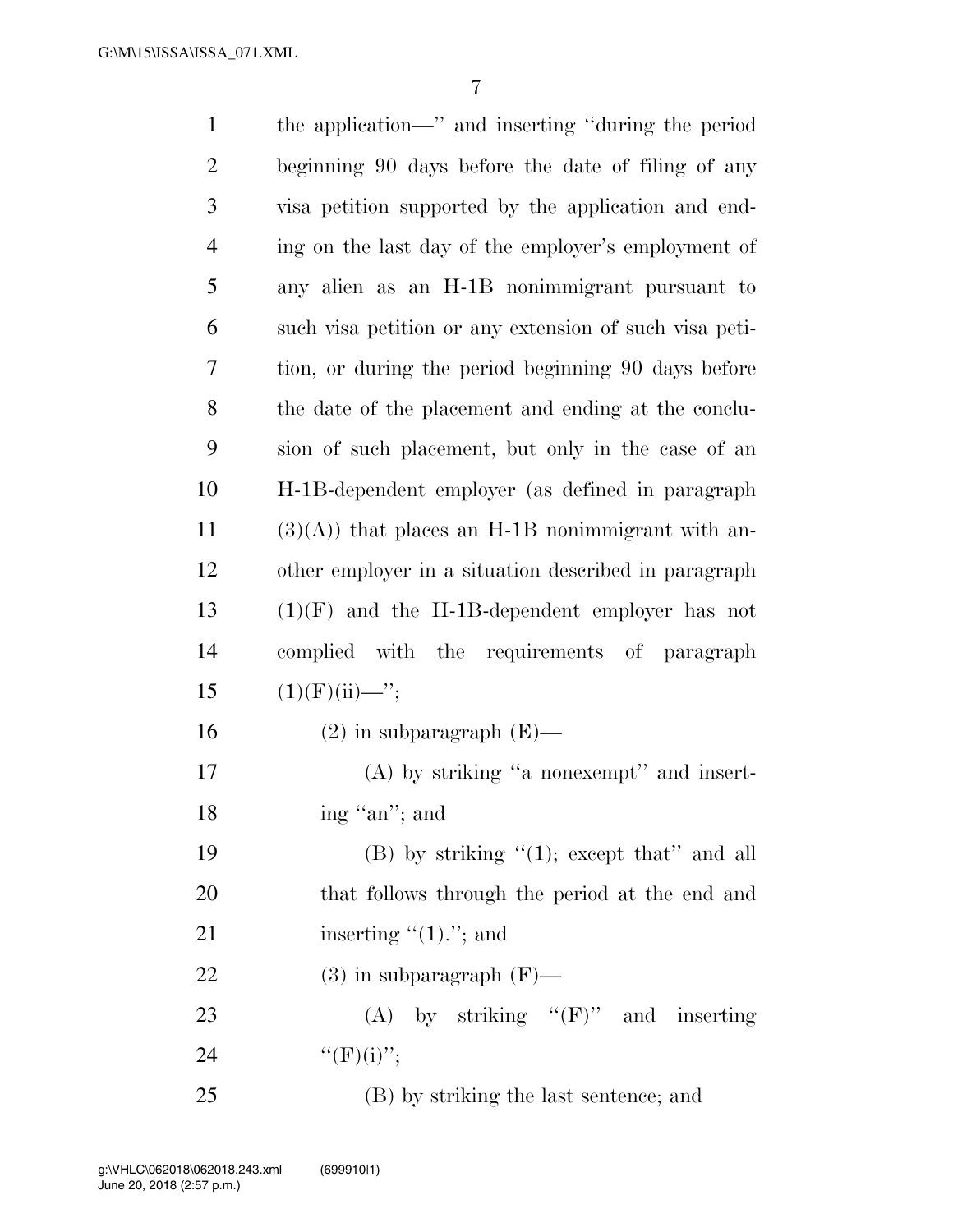| $\mathbf{1}$   | (C) by adding at the end the following:                         |
|----------------|-----------------------------------------------------------------|
| $\overline{2}$ | "(ii) The Secretary may—                                        |
| 3              | $\cdot$ (I) on a case-by-case basis, subject an H-1B-           |
| $\overline{4}$ | dependent employer to random investigations; and                |
| 5              | "(II) shall conduct investigations of at least 5                |
| 6              | percent of H-1B-dependent employers annually.                   |
| 7              | "(iii) The authority of the Secretary under this sub-           |
| 8              | paragraph shall not be construed to be subject to, or lim-      |
| 9              | ited by, the requirements of subparagraph $(A)$ .".             |
| 10             | (b) FEE TO ENSURE EFFECTIVE ENFORCEMENT OF                      |
| 11             | THE H-1B PROGRAM.—                                              |
| 12             | (1) IMPOSITION OF FEE.—Section $214(c)$ of the                  |
| 13             | Immigration and Nationality Act $(8 \text{ U.S.C. } 1184(c))$   |
| 14             | is amended by adding at the end the following:                  |
| 15             | $\lq(15)(A)$ In addition to any other fees authorized by        |
| 16             | law, the Secretary of Homeland Security shall impose a          |
| 17             | fee to ensure effective enforcement on an H-1B-dependent        |
| 18             | employer (as defined in section $212(n)(3)(A)$ ) filing a peti- |
| 19             | tion under paragraph $(1)$ —                                    |
| 20             | "(i) initially to grant an alien nonimmigrant                   |
| 21             | status described in section $101(a)(15)(H)(i)(b)$ ; or          |
| 22             | "(ii) to obtain authorization for an alien having               |
| 23             | such status to change employers.                                |
| 24             | "(B) The initial amount of the fee imposed under                |
| 25             | subparagraph $(A)$ shall be \$495. The Secretary of Labor       |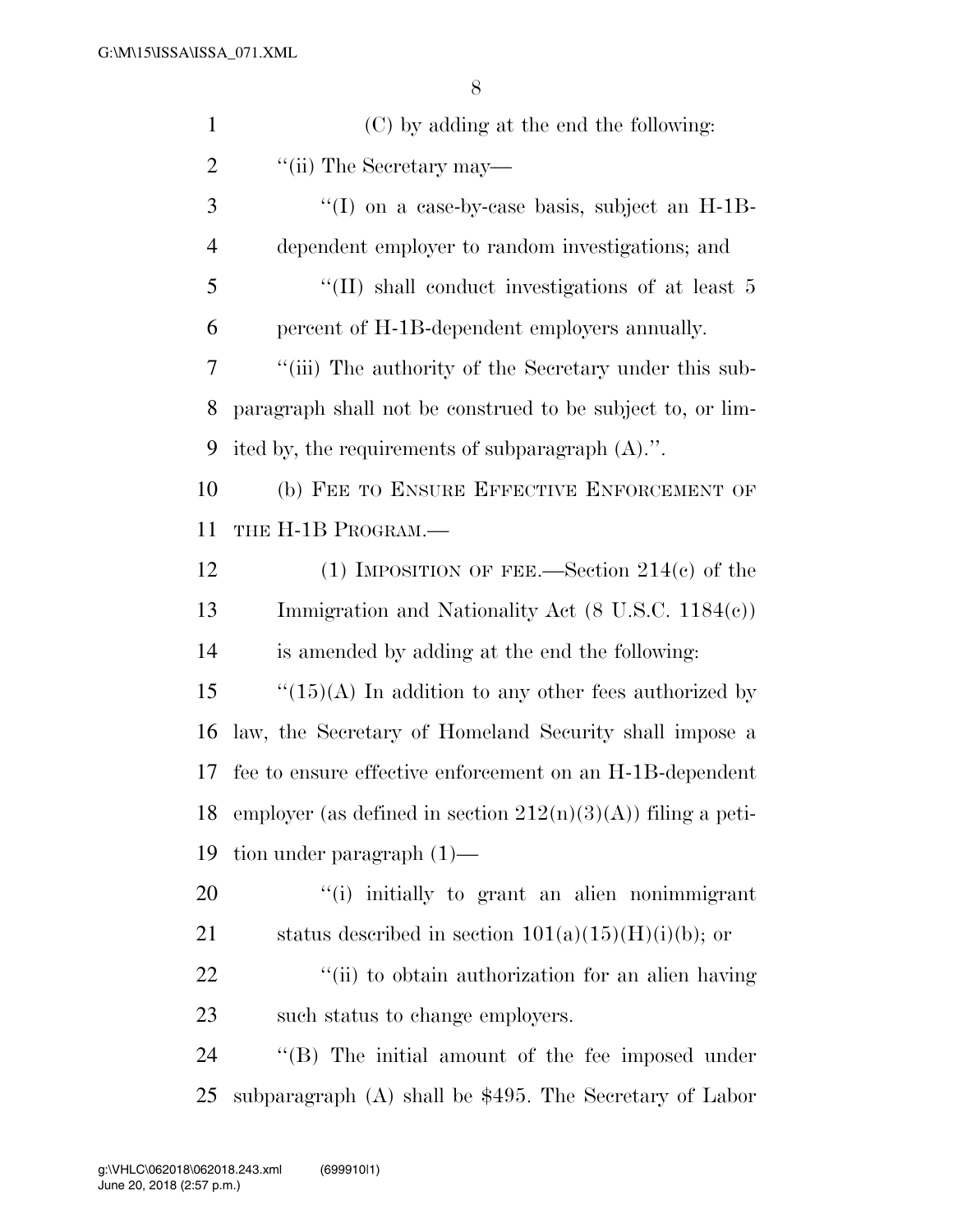G:\M\15\ISSA\ISSA\_071.XML

 periodically may recommend to the Secretary of Homeland Security that such fee be adjusted as necessary to ensure recovery of the full costs of carrying out the enforcement programs and activities described in section  $212(n)(2)(F)(ii)$ , and the Secretary of Homeland Security by rule (under section 553 of title 5, United States Code) may adjust the fee pursuant to such recommendation.

 ''(C) The fee imposed under subparagraph (A) shall only apply to principal aliens and not to the spouses or children who are accompanying or following to join such principal aliens.

 ''(D) Fees collected under this paragraph shall be de- posited in the Treasury in accordance with section 286(w).''.

 (2) ESTABLISHMENT OF ACCOUNT; USE OF FEES.—Section 286 of the Immigration and Nation- ality Act (8 U.S.C. 1356) is amended by adding at the end the following:

19 "(w) FEE TO ENSURE EFFECTIVE ENFORCEMENT 20 OF THE H-1B PROGRAM ACCOUNT.

21 "(1) IN GENERAL.—There is established in the general fund of the Treasury a separate account, which shall be known as the 'Fee to Ensure Effec- tive Enforcement of the H-1B Program Account'. Notwithstanding any other provision of law, there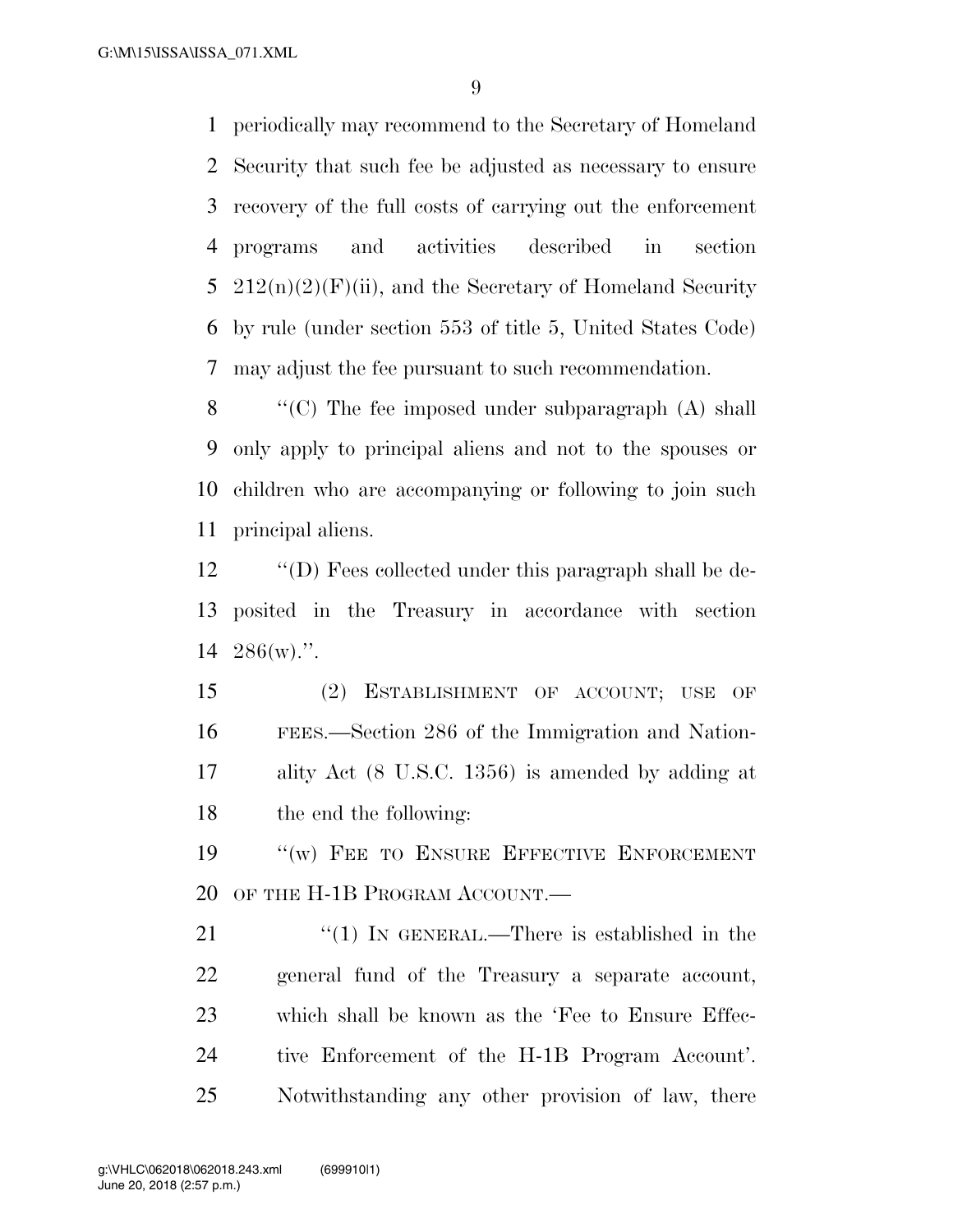| $\mathbf{1}$   | shall be deposited as offsetting receipts into the ac-                           |
|----------------|----------------------------------------------------------------------------------|
| $\overline{2}$ | count all fees collected under section $214(c)(15)$ .                            |
| 3              | $"(2)$ USE OF FEES.—Amounts deposited into                                       |
| $\overline{4}$ | the Fee to Ensure Effective Enforcement of the H-                                |
| 5              | 1B Program Account shall be available, to the ex-                                |
| 6              | tent and in such amounts as are provided in advance                              |
| 7              | in appropriations Acts, to the Secretary of Labor for                            |
| 8              | enforcement programs and activities described in                                 |
| 9              | section $212(n)(2)(F)(ii)$ .".                                                   |
| 10             | SEC. 6106. H-1B DEPENDENT EMPLOYER DEFINED.                                      |
| 11             | Section $212(n)(3)(A)(iii)(II)$ of the Immigration and                           |
| 12             | Nationality Act $(8 \text{ U.S.C. } 1182(n)(3)(\text{A})(iii)(\text{II}))$<br>is |
| 13             |                                                                                  |
|                | amended by striking "15" and inserting "20".                                     |
| 14             | SEC. 6107. EXEMPT H-1B NONIMMIGRANT DEFINED.                                     |
| 15             | Section $212(n)(3)(B)$ of the Immigration and Nation-                            |
| 16             | ality Act $(8 \text{ U.S.C. } 1182(n)(3)(B))$ is amended—                        |
| 17             | (1) by amending clause (i) to read as follows:                                   |
| 18             | $``(i)$ the term 'exempt $H-1B$ nonimmigrant'                                    |
| 19             | means an H-1B nonimmigrant who receives wages                                    |
| 20             | (including cash bonuses and similar compensation)                                |
| 21             | at an annual rate equal to at least—                                             |
| 22             | $\lq$ (I) during the 1-year period beginning on                                  |
| 23             | the date of the enactment of the Protect and                                     |
| 24             | Grow American Jobs Act, the lesser of \$90,000                                   |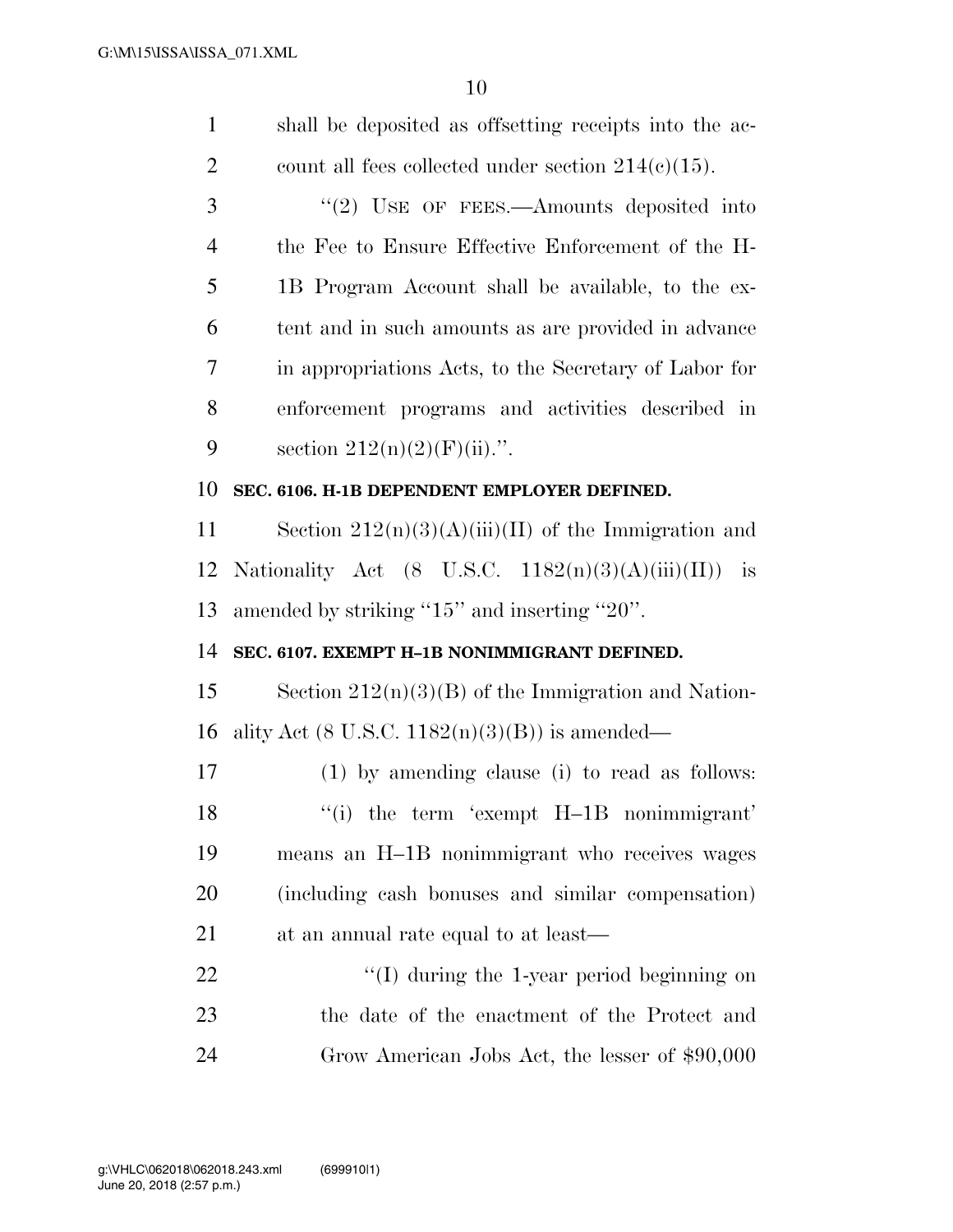| $\mathbf{1}$   | and the mean wage level for the occupational        |
|----------------|-----------------------------------------------------|
| $\overline{2}$ | classification in the area of employment; and       |
| 3              | $\lq\lq$ (II) after such 1-year period, the lesser  |
| $\overline{4}$ | $of$ —                                              |
| 5              | "(aa) $$135,000$ (or any applicable ad-             |
| 6              | justed amount under clause (iii)); and              |
| 7              | "(bb) the greater of $$90,000$ (or any              |
| 8              | applicable adjusted amount under clause             |
| 9              | (iii)) and the mean wage level for the occu-        |
| 10             | pational classification in the area of em-          |
| 11             | ployment;";                                         |
| 12             | $(2)$ in clause (ii), by striking the period at the |
| 13             | end and inserting "; and"; and                      |
| 14             | $(3)$ by adding at the end the following:           |
| 15             | "(iii) the dollar amounts described                 |
| 16             | clause $(i)(II)$ (as of the last increase to        |
| 17             | such amount) shall be increased, effective          |
| 18             | for the third fiscal year that begins after         |
| 19             | the date of the enactment of this clause            |
| 20             | and for every third fiscal year thereafter,         |
| 21             | by the percentage (if any) by which the             |
| 22             | Consumer Price Index for the month of               |
| 23             | June preceding the date on which such in-           |
| 24             | crease takes effect exceeds the Consumer            |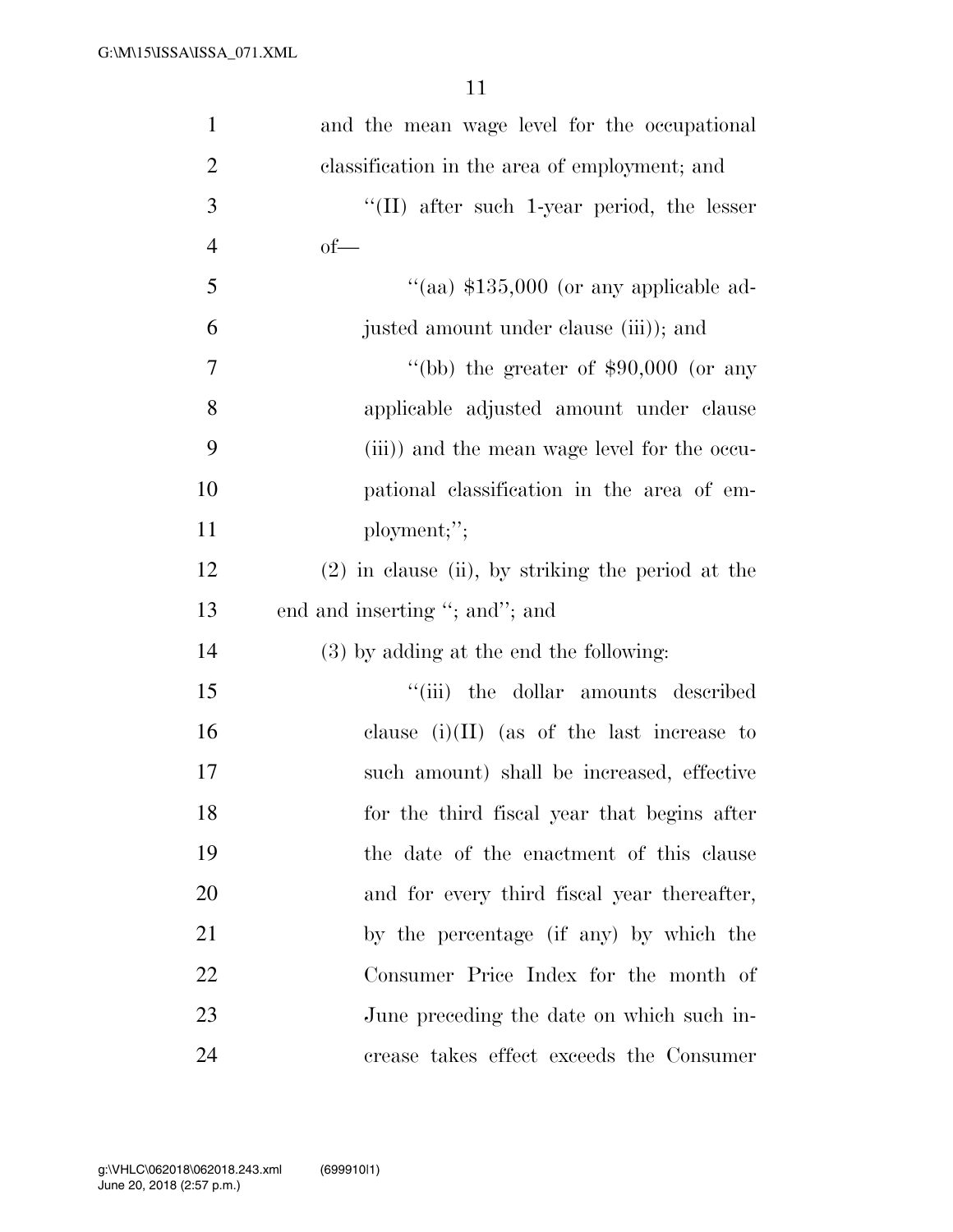$1<sub>2</sub>$ 

|                | 12                                                       |
|----------------|----------------------------------------------------------|
| $\mathbf{1}$   | Price Index for the same month of the                    |
| $\overline{2}$ | third preceding calendar year.".                         |
| 3              | SEC. 6108. REPORT ON H-1B-DEPENDENT EMPLOYERS.           |
| $\overline{4}$ | (a) IN GENERAL.—The Secretary of Labor and the           |
| 5              | Secretary of Homeland Security annually shall publish a  |
| 6              | joint report on the use of the H-1B program by employers |
| 7              | that are H-1B-dependent employers. The report shall in-  |
| 8              | clude information on the following:                      |
| 9              | (1) Each H-1B-dependent-employer that filed              |
| 10             | an application under section $212(n)(1)$ of such Act     |
| 11             | $(8 \text{ U.S.C. } 1182(n)(1)).$                        |
| 12             | (2) The occupational classifications and re-             |
| 13             | quired wages listed in such applications.                |
| 14             | (3) The worksites at which the nonimmigrants             |
| 15             | sought in such applications were to be employed or       |
| 16             | placed.                                                  |
| 17             | (4) Each investigation conducted pursuant to             |
| 18             | section $212(n)(2)(A)$ of such Act $(8 \text{ U.S.C.})$  |
| 19             | $1182(n)(2)(A)$ regarding an H-1B-dependent em-          |
| 20             | ployer and the outcomes of such investigations.          |
| 21             | (5) Each investigation conducted pursuant to             |
| 22             | section $212(n)(2)(F)(ii)$ of such Act, as added by      |
| 23             | section $6105(a)(3)$ of this title, and the outcomes of  |
| 24             | such investigations.                                     |
|                |                                                          |